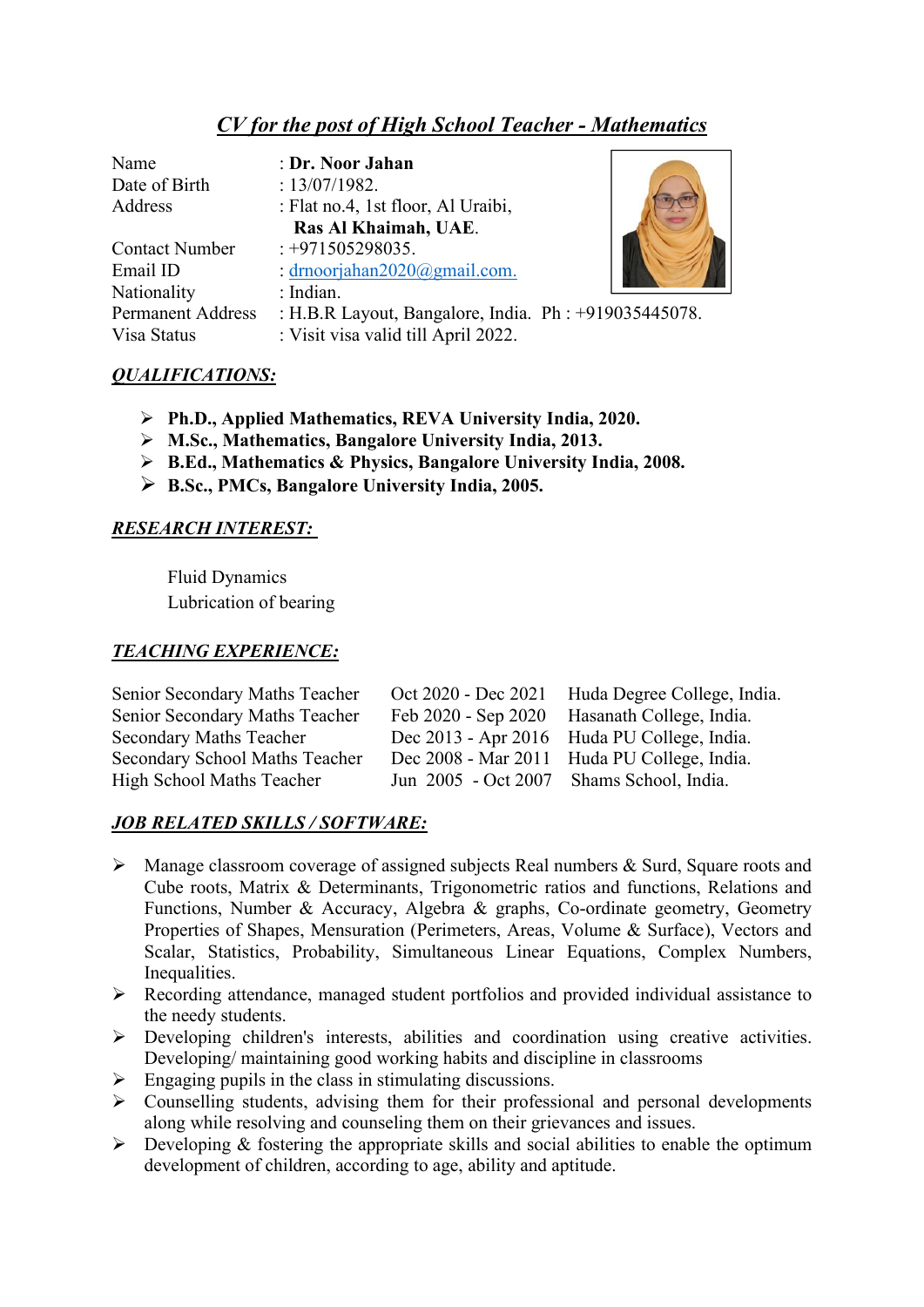- $\triangleright$  Collaborate with fellow teachers to design lesson plans and perform administrative tasks viz.
- $\triangleright$  Interacting with the parents in the Parent Teacher Meetings to evaluate the progress discuss the results of the students and provide guidance if required.
- $\triangleright$  Planning, preparing and presenting lessons that cater for the needs of the whole ability range within their class; motivating pupils with enthusiastic, imaginative presentation.
- $\triangleright$  Prepare and administer examinations, grade them in a timely manner, and provide feedback to the students.
- $\triangleright$  Use clear, objective guidelines for evaluation, appraisals and interacted with other administrators. Exploration and implementation of new teaching techniques for students
- Create comprehensive classroom assessment methods and techniques-adopted effective tools that were compliant with the university standards.
- $\triangleright$  Organizing and participating in staff meetings.

### *PAPERS PRESENTED & PUBLISHED (SCOPUS INDEXED JOURNALS):*

- 1. Published the paper 'Analysis of Squeezing characteristics between a Sphere and Rough Porous Flat Plate with variations of Pressure Dependent viscosity' in Ilkogretim Online -Elementary Education Online, on June 2021, Vol 20 (Issue 4): pp. 320-331.
- 2. Published the paper 'Squeeze Film Lubrication on a Rigid Sphere and a Flat Porous Plate with piezo-viscosity and Couple Stress Fluid' in Scientific.Net on March 2020, Vol 401: pp. 140-147.
- 3. **Presented** the paper 'Effects of pressure dependent viscosity variation on the squeeze film lubrication between a sphere and a rough porous flat plate with couple stress fluids in "*International Conference on Recent Advances in Applied Sciences*" held on 17 th and 18<sup>th</sup> October 2019.
- 4. **Presented** the paper 'Combined effect of Piezo-viscous dependency and non-Newtonian couple stresses in Annular Plates Squeeze characteristics in "*National conference on Mathematical Techniques and Applications 2018*" held on 5 th and 6 th January 2018.
- 5. **Presented** the paper 'Combined effect of Piezo-viscous dependency and non-Newtonian couple stresses in Rough Annular Plates Squeeze film characteristics in "*National conference on Mathematical Techniques and Applications 2018*" held on 5 th and 6 th January 2018.

### *LINK OF PAPER PRESENTED & PUBLISHED:*

<http://ilkogretim-online.org/fulltext/218-1612994897.pdf?1614702048> <https://doi.org/10.4028/www.scientific.net/DDF.401.140> [https://iaeme.com/Home/article\\_id/IJMET\\_09\\_12\\_091](https://iaeme.com/Home/article_id/IJMET_09_12_091) <https://iopscience.iop.org/article/10.1088/1742-6596/1000/1/012083/pdf> <https://iopscience.iop.org/article/10.1088/1742-6596/1000/1/012082/pdf>

### *CONFERENCES, SEMINARS & WORKSHOPS, WEBINAR ATTENDED:*

- Participated in Online webinar held by the Vogue Institution of arts and design, Bangalore, India on the topic '*UX / UI design*' held on 20<sup>th</sup> January 2022.
- Participated in the Five Day of Conference held by the school of computer science and engineering at REVA University, Bengaluru, India on the topic '*Research Methodology and Tools*' held on 18th January 2021 to 23th January 2021.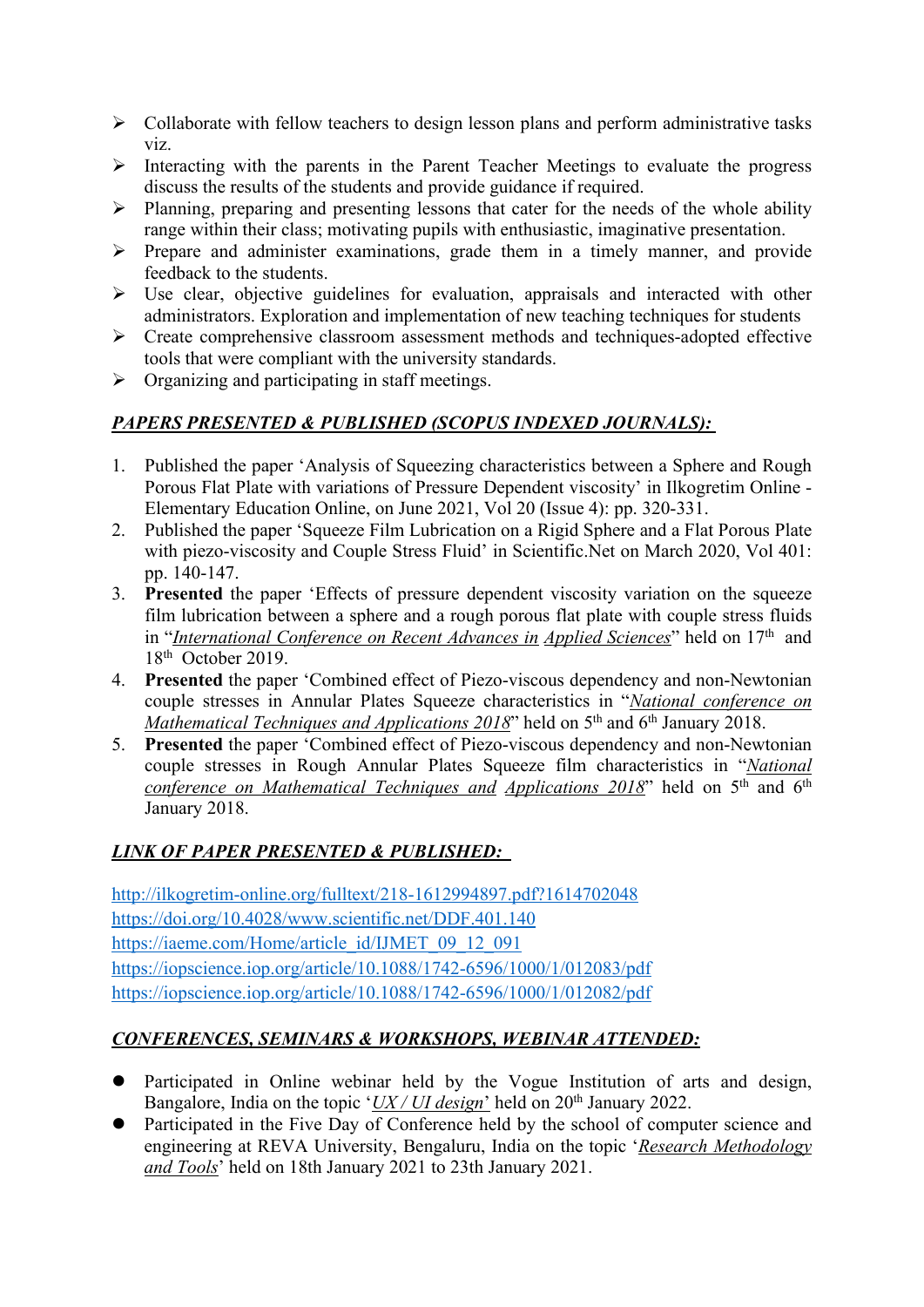- Participated in the Five Day of Conference held by the college of computing and information technology at REVA University, Bengaluru, India on the topic '*Academia-Industry Interaction in Funded projects and Entrepreneurship*' held on 8th January 2021 to 13th January 2021.
- Participated in the Two Day of Conference held by the college of engineering at Abu Dhabi University and Fib UAE on the topic '*Women in Engineering Forum 2020* (*virtual*)' held on 19<sup>th</sup> October 2020 to 20<sup>th</sup> October 2020.
- Participated in the Five Day of Conference held by ATRIA University on the topic '*FDP-Research Writing in High Quality International Conference*' held on 10 th August 2020 to 14 th August 2020.
- Participated in the "*10th Annual conference of ADMA & Graph Theory Day*" held from 10<sup>th</sup> to 13<sup>th</sup> June 2016 at REVA Institute of Technology & Management, Bangalore.
- Participated in the Conference in REVA University on the topic '*Art of writing Research Papers and Project Proposals'*.

### *SOFTWARE SKILLS:*

Microsoft Office, Micro Power point, Mathematica, Matlab.

# *ACHIEVEMENTS:*

- **•** Attended and participated during the inspection of LIC Committee visit at Huda National Degree College in April 2021.
- **•** Attended the Conference of **National Educational Policy-2020** conducted by Government of Karnataka in March 2021.
- Attendedas examiner for Mathematics Practical Exam Conducted by Bangalore North University in June 2021.

### *REFERNCES:*

- 1. Professor Hanumagowda B.N, Ph.D., Guide, School of Applied Sciences, REVA University, India. (email: [hanumagowdabn@reva.edu.in](mailto:hanumagowdabn@reva.edu.in) ;Mobile: +917760558562).
- 2. Dr. Mahalakshmi, Ph.D., Colleague, Assistant Professor of Mathematics, REVA University, India. (email: [mahalakshmi4131@gmail.com;](mailto:mahalakshmi4131@gmail.com) Mobile: +919731904131).
- 3. Mr. Inyathulla, Principal, Huda National Degree College, India. (email: [inayathulla221@gmail.com;](mailto:inayathulla221@gmail.com) Mobile: +9199016 94906).
- 4. Mr. Fairoz Khan, Brother, Assistant Manager–Administration, RAK Medical & Health Sciences University, Ras Al Khaimah, UAE. (email: [fairoz@rakmhsu.ac.ae](mailto:fairoz@rakmhsu.ac.ae); Mobile: +971504876185).

 $\Lambda$ loorjahan